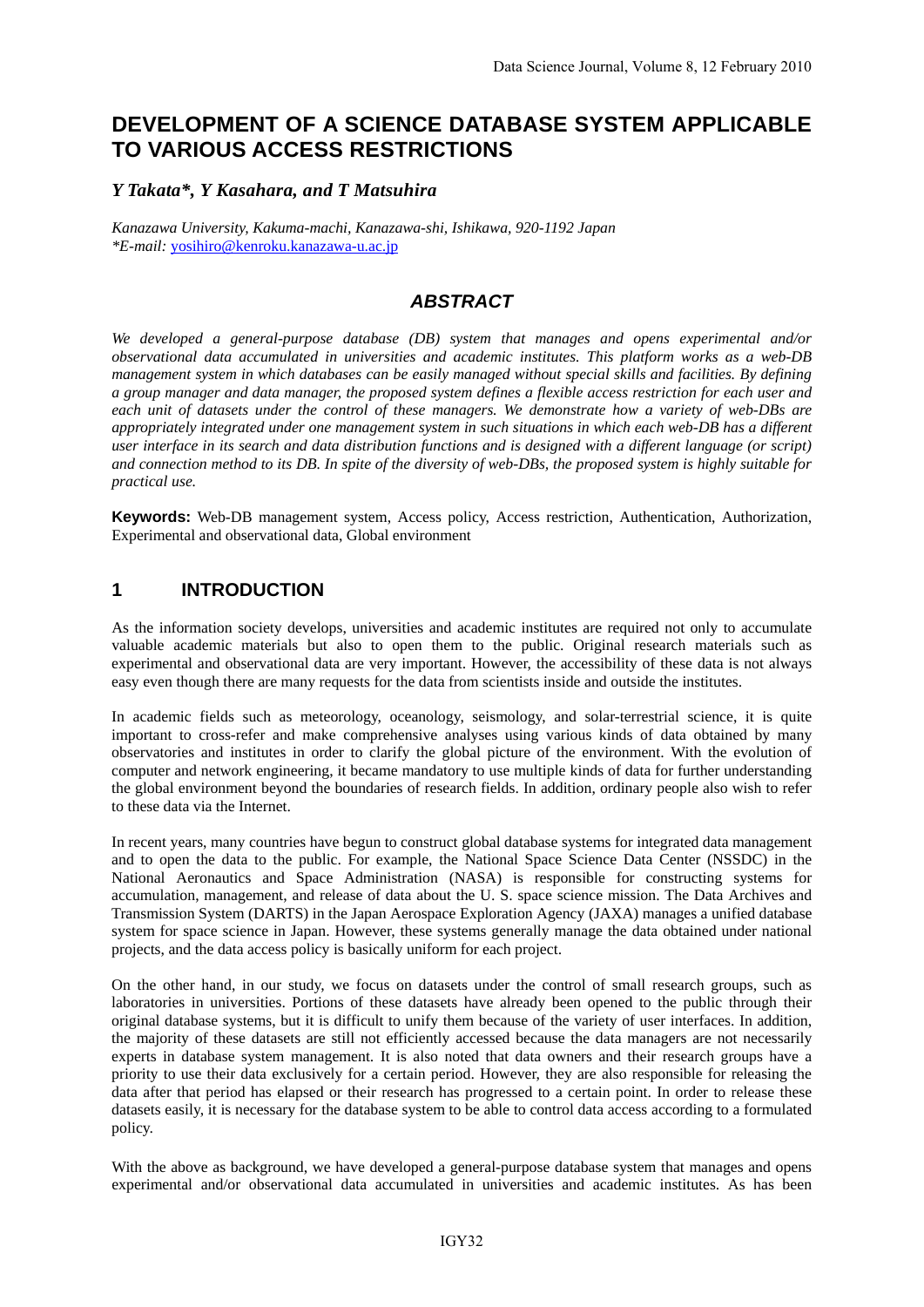mentioned previously, the most critical point in the system development is flexibility of data access control. There are a variety of data policies: fully open access, partially open (for example, opening data more than 3 years old), open low resolution data only, and/or subscribers only. In general, these policies depend on the particular datasets, institutes, laboratories, and/or academic fields.

We have developed a common platform system for a "web-DB management system" in which databases are easily managed without special skills and facilities. In order to realize such a common platform, our system is designed based on an open web-DB system (web-DB). The web-DB management system defines flexible access restrictions for each user and each unit of datasets under the control of the data manager and group manager. The advantage of our platform is that it is possible to manage both newly constructed web-DBs and existing web-DBs by putting them under the control of the managing system and to reduce the burden of the data manager in maintenance of his database. It is also noted that data policy can be given separately to each unit of datasets and/or users in a unified system, in which multiple laboratories, academic fields, and DBs managed by different data managers are inter-mixed.

In this paper, we introduce our web-DB management system and demonstrate an application example using two kinds of experimental and observational datasets: 1. datasets containing plasma and radio wave measurements from the Akebono satellite and their ancillary data and 2. datasets containing gravity anomalies in the Japan Islands. In sections 2 and 3 respectively, we introduce a design concept and specifications of our web-DB management system. A demonstration of the web-DB management system is given in section 4. Finally, we conclude our study in section 5.

## **2 DESIGN CONCEPT OF THE DEVELOPED WEB-DB PLATFORM**

### **2.1 Authentication and authorization**

In our system design, every user is authenticated with a user ID and password and authorized to obtain datasets on a web-DB. Authentication is used to identify the user and confirm his identity, and authorization gives authority or permission to access the resources available to the authenticated user. Because users have a variety of requirements for access to the contents stored in the system, it is necessary for the data manager to identify these users and control their access.

In particular, it is impossible to define data access policy as fully open access or access for subscribers only. It is not out of the ordinary for a data manager to have exclusive use of his group's data for a certain period before the data are released or to release only low resolution data. In order to meet such requirements, it is necessary to divide the data access into stages, specifying what level of data can be released, when it can be released, and to whom. The schematic concept of these stages is shown in Figure 1. Followings are examples from the present system:

- Only the data owner (observer who acquired the data) is permitted to access the raw data.
- The data owner and the collaborating research groups are permitted to access the calibrated data.
- All users are permitted to access the summary-plots and/or low-resolution data.

The above three cases might be nominal examples. We also take into account the following special case:

A portion of users are permitted to access a specific portion of the data for special research projects, temporal projects, or campaign observations.

It is important to reduce the burden on each database manager (primarily the data owner) to the minimum by deciding what data should be released and when this should be done. In the following sections, we introduce the design concept of our platform and the relationship between the management system and web-DBs.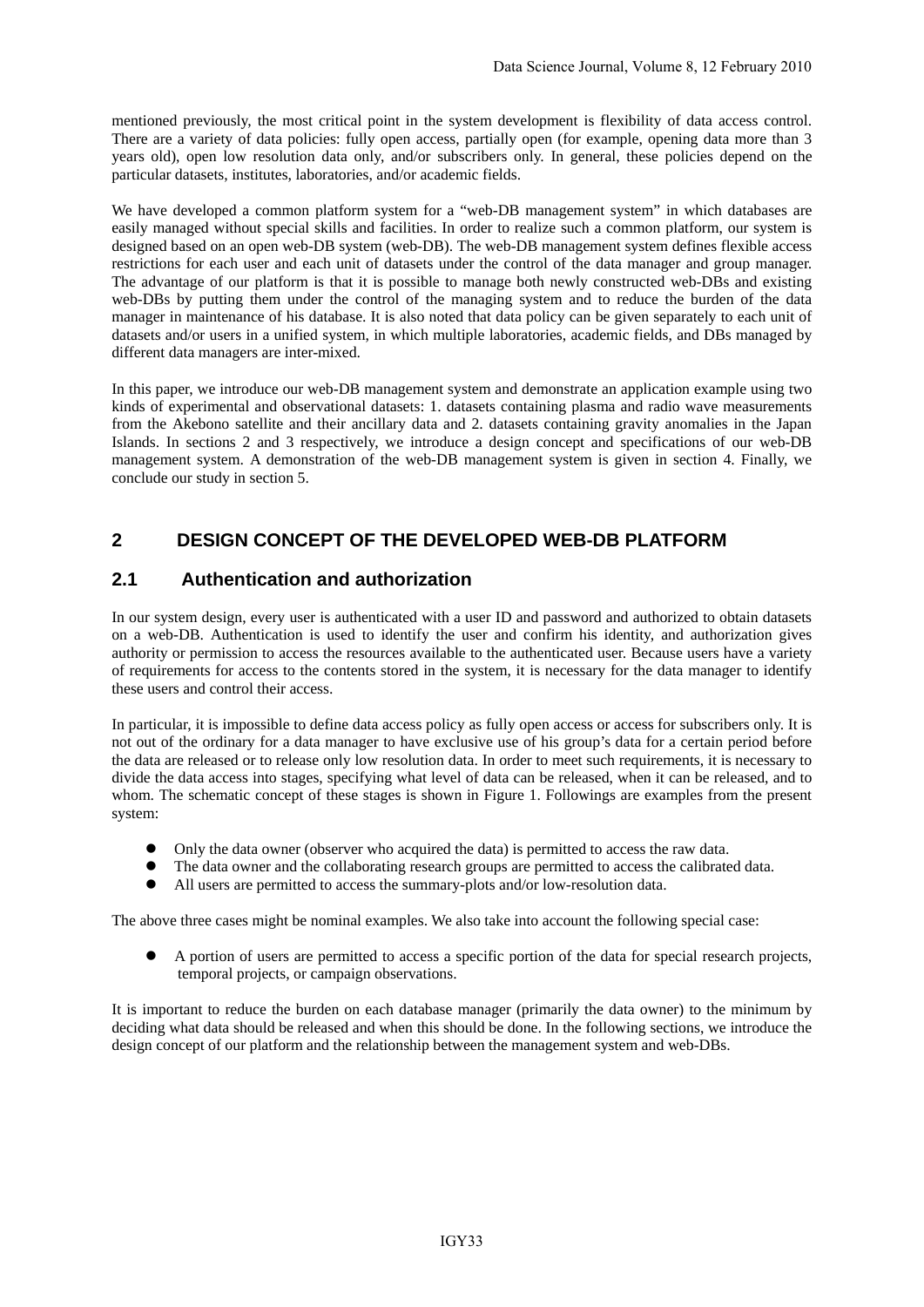

Figure 1. Various access restrictions

#### **2.2 Policy on user management**

In this section, we define a user management policy. The left panel in Figure 2 shows the hierarchical structure of users in our system. The users in the top level are data owners who are actually responsible for the experimentation or observation project. The users in the second level are co-investigators who are involved in the project. The third level users are other researchers or scientists in academic fields. The fourth and fifth user-levels are other people who are interested in the datasets. Although we show only five levels in the panel, technically, our system is able to define more levels. We assume also that every user belongs to a research group that is working on a research project. However, one user might belong to more than one group, and one research group might be involved in more than one research project. We define such situation schematically as shown in the right panel in Figure 2. In the panel, researcher "c" belongs to research groups "G1," "G2," and "G4" simultaneously, and research group "G4" is involved in research projects "B" and "C".

On the other hand, a group may use its data exclusively for a certain time period before the data are released in stages as described in Section 2.1. For example, data owned by research project "B" in Figure 2 are initially released only to users who belong to research groups "G2" and "G4." They are subsequently released to other researchers belonging to groups "G1" and "G3," which are not involved in project "B" but are in the same academic field. In some cases, the data are widely released to general users following the hierarchical structure shown in the left panel in Figure 2.



**Figure 2.** Concept of user management

#### **2.3 Policy on data access control**

In general, data access policy is not necessarily same for all data stored in a database. It depends on the type of data and on the individual users as described in the previous section. In our system, we assume that the following cases will be used frequently for data access control:

- (a) Apply an access control policy to every unit of service implemented in a web-DB.
- (b) Apply an access control policy to every unit of datasets in a web-DB. Examples: name of DB, name of DB-table, name of column in a DB-table.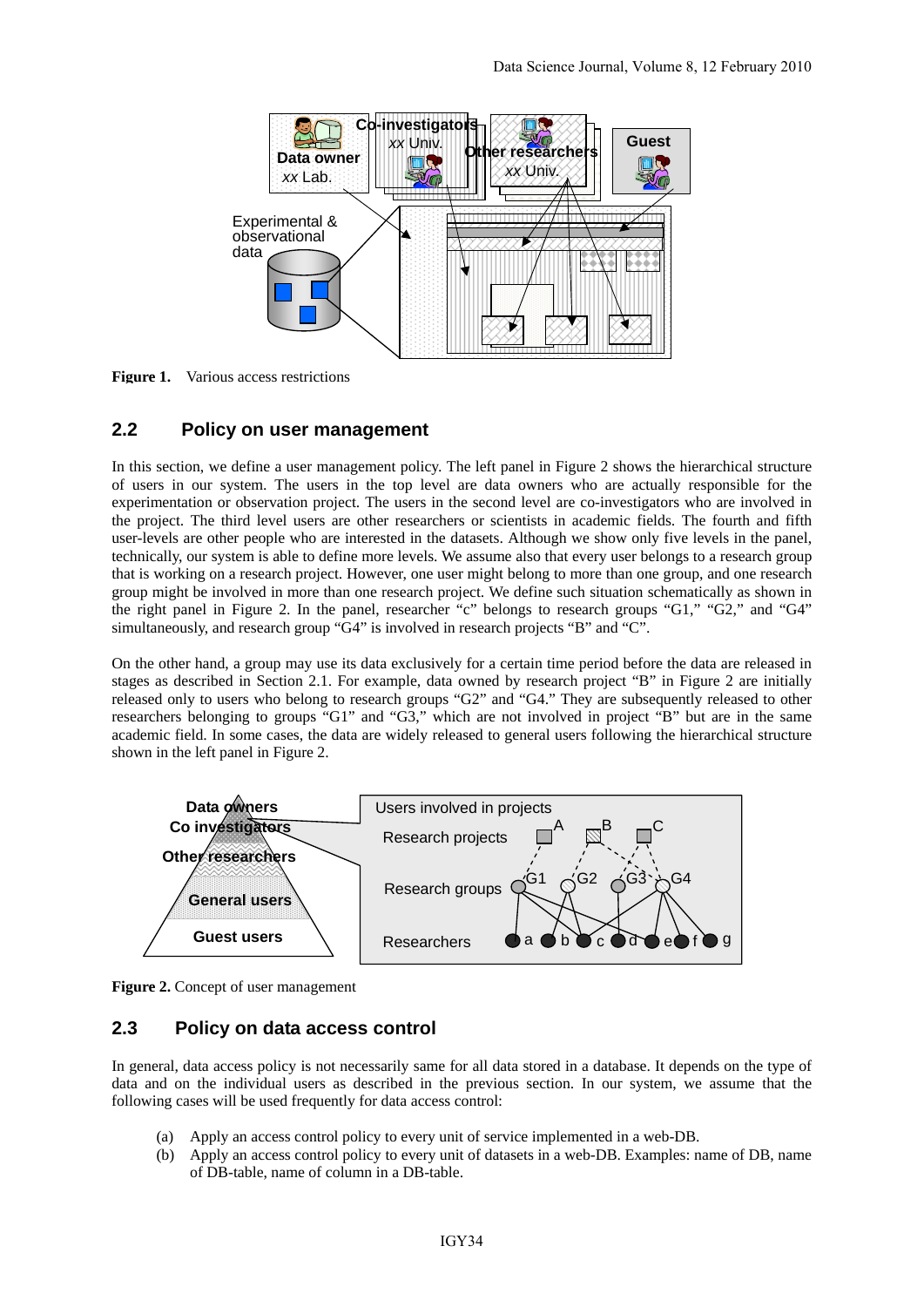- (c) Apply an access control policy to every species of data. Examples: raw data, calibrated data, summary-plots, name of instrument.
- (d) Apply an access control policy by the range of data such as latitude and longitude, name of area,

etc.

 (e) Apply an access control policy by range of dates when the experiment or observations were performed.

Items (a) and (b) are related to system design, while the other items originate from the characteristics of the datasets. It is easy to implement items (a), (b), and (c) because modifications of system design in web-DBs are not required. For items (d) and (e), however, it might sometimes be necessary to touch up the operations (such as SQL statements) for search and extraction of requested data in a web-DB.

#### **2.4 Relationship between the web-DB management system and web-DBs**

In order to meet independently all requirements for user management and data access control in the existing web-DBs, it is necessary to authenticate and authorize users under quite complicated data access control policies. This imposes a heavy burden on the data owner from both technological and operational points of view. In our system design, however, these roles are assumed by the web-DB management system, and the web-DBs are responsible only for providing their data to users authorized by the management system. The roles of the web-DB management system and the web-DBs are summarized as follows:

[Roles of web-DB management system]

- Authenticate and authorize user.
- Manage information tables necessary for authentication and authorization, such as information on users and research groups registered in the system, web-DBs integrated in the system, and conditions for authorization.
- Manage access records.
- Provide web interfaces associated with these processes.

[Role of web-DBs]

Search and distribute experimental and/or observational data at the request of authorized users.

In order to administer the web-DB management system and web-DBs separately, we define three kinds of administrators (managers) who play different roles in system management. First of all, it is necessary to define a system manager responsible for the entire web-DB management system. This system manager controls all management issues, such as user registration and data access control. However, it is difficult for the system manager to administrate everything in a large-scale system. On the other hand, it is appropriate for each data owner to manage the data access policy of his own web-DB. Likewise, it is also appropriate for a representative of a research group to manage the members belonging to his group. The definitions of these managers are summarized as follows:

[System manager]

- Manages the entire web-DB management system
- Assigns data managers and group managers

[Data manager]

Manages the data access control of his own web-DB through a web interface provided by the web-DB management system. The preferred data manager is the data owner or a person involved the research project team. (See sections 3.2 and 3.4.2)

[Group manager]

Manages user registration of his research group members through a web interface provided by the web-DB management system. The preferred group manager is a representative of the laboratory or research group. (See sections 3.2 and 3.4.1)

#### **2.5 User Interface and Process Flow**

In this section, we introduce the general concept of user interface and process flow in the web-DB management system. Figure 3 shows a schematic flow when a user requests access to a web-DB system. The flow of responses by the web-DB management system is as follows: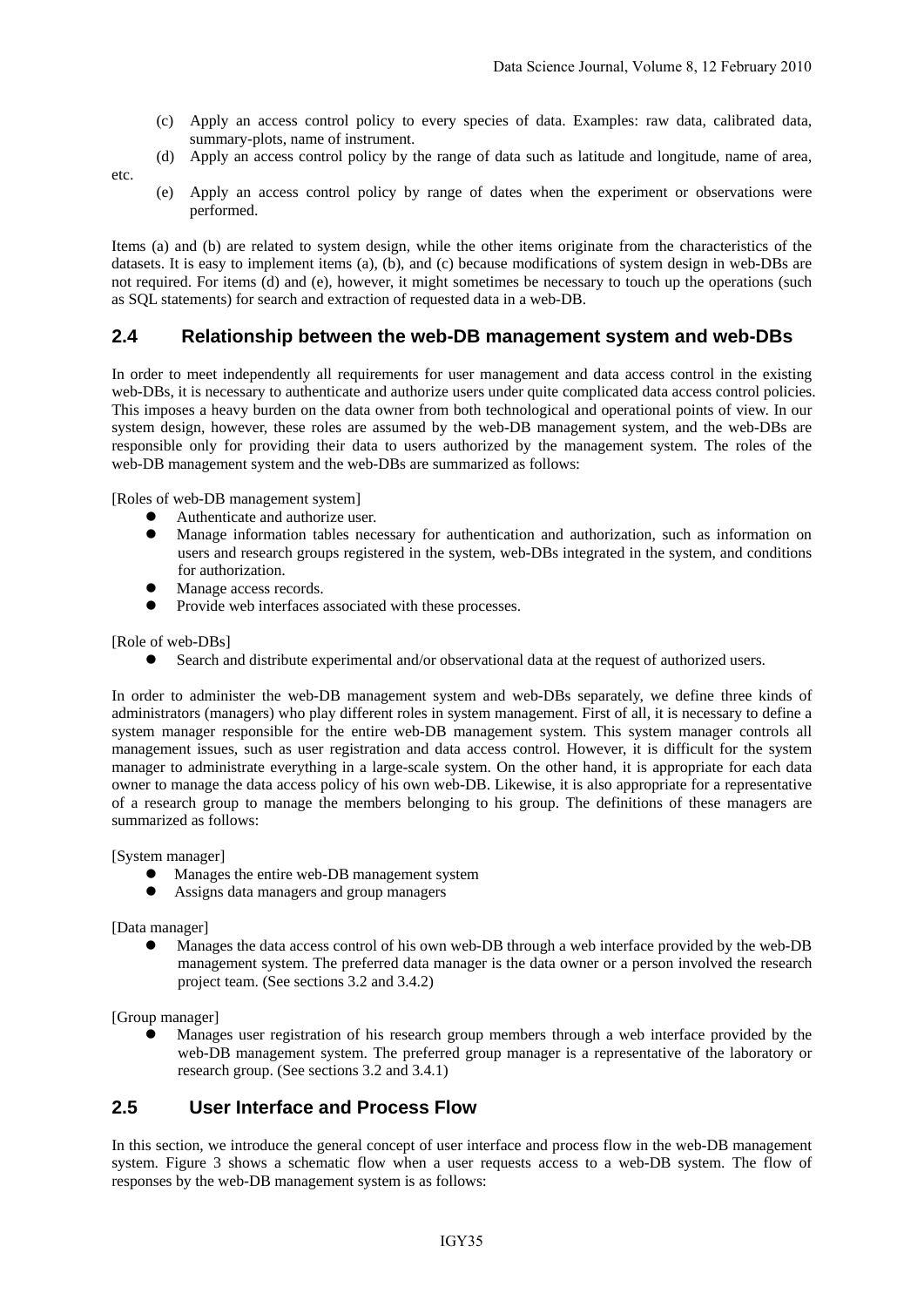- When a user tries to access the web-DB management system, an authentication page is displayed until his authentication is completed. The web-DB management system requires a user ID and password to complete authentication (Figure 3(a)).
- After authentication, a selection page of web-DBs is displayed. When the user selects one of the web-DBs listed on the page, the web-DB management system compiles an accessible data list from the user information and the data access policy of the selected web-DB (Authorization) (Figure 3(b)).
- The user is redirected to the selected web-DB, and a list of data accessible to him is given to the web-DB. Based upon the list, the web-DB identifies the accessible data and sends them to the user (Figure 3(c)).
- The user is permitted to access the data under the data access control of the web-DB management system (Figure 3(d)).
- The user is required to repeat steps (b) to (d) to access other web-DBs.



**Figure 3.** Summary of system operations

#### **3 Specifications**

#### **3.1 System configuration**

Figure 4 is a summary of the system. This system is designed to separate a Web server from DB servers. The user interfaces are roughly divided into functions for managers (system, data, and group) and ordinary users. Furthermore, functions for managers are divided into user management functions for system and group managers and data management functions for system and data managers.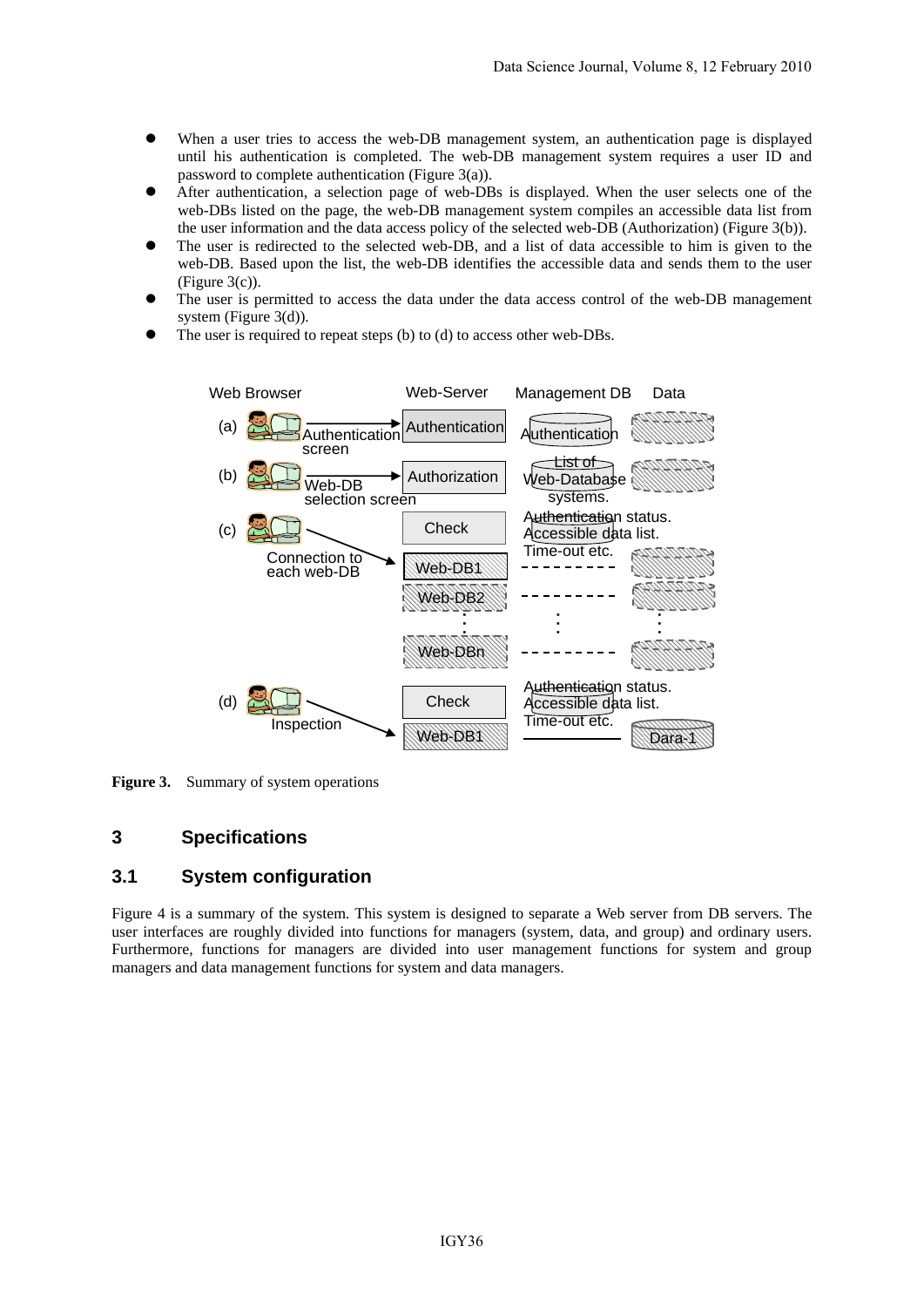

**Figure 4.** Summary of the system

## **3.2 DB specifications for management functions**

In our web-DB management system, we utilize a relational database system. An entity relationship diagram is shown in Figure 5. The tables are roughly divided into two groups according to their purpose: (1) for user management and authentication and (2) for authorization.



**Figure 5.** An entity relationship diagram of the Web-DB management system

The tables used for user management and authentication are: #1, a table of group profiles (Group); #3, a table of user profiles (User); #4, a table of passwords for user authentication (Password); #5, a table for the management of authentication information (Longininfo); and #2 and #6, tables to associate the users with groups and subgroups (Group-User and Subgroup-User), respectively. As stated in section 2.2, the system is able to register one user with multiple groups (subgroups). Attributes of users are registered in the User table (#3), which is used for the basic authority of the user. Attributes of group managers are also included in table #3, and thus, the user who is assigned to be a group manager is able to manage his group.

The tables used for authorization are: #7, a table to manage web-DB information (DbList); #8, a table to assign a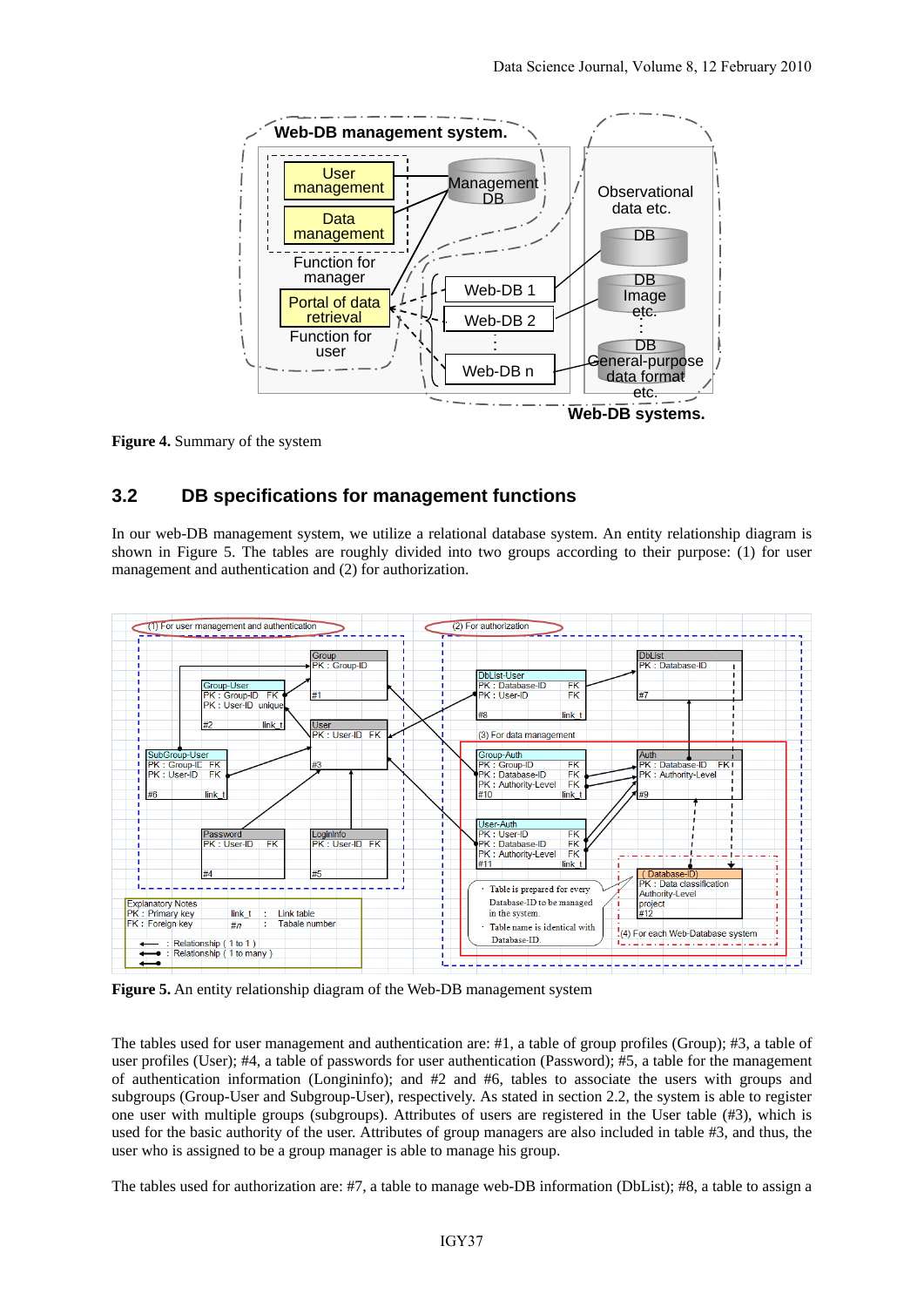data manager to each web-DB (DbList-User); #9, a table to manage each user or group's data access policy (Auth); #10 and #11, tables to describe access authorities of groups and users, respectively (Group-Auth and User-Auth); and #12, a table to manage the information delivered to each web-DB (Database-ID). #12 is separately defined for each web-DB.

Data managers of each web-DB assigned in DbList-User (#8) can manage the authority of data access control to his web-DB on behalf of a system manager. Auth (#9) also controls the authority for special research projects or temporal research projects (See section 2.1) as well as basic data access policy described above.

## **3.3 Authorization module for web-DBs**

We provide a basic authorization module for web-DBs to be integrated into the management system. This module is imported into the web-DB and can be customized according to the environment of each web-DB.

Although various languages (or scripts) are used in packaging the basic authorization module for each web-DB, we include a module for PHP and class modules for Java-based languages (JSP, Servlet) as they are used so frequently.

In order to integrate a web-DB into a web-DB management system, it is necessary to install the basic authorization module into the web-DB and to separate the web-DB functions into Web interface and DB server. In the separation process, we take into account the following two cases: (1) a central data center, managing a web-DB management system, is responsible for serving as a Web interface, and the research group owning the original data manages the DB server of its datasets and (2) a central data center manages both Web and DB functions as a proxy for the research group. Case (1) is recommended because the datasets are managed by the data owner in the research group who is familiar with the content of the datasets and is responsible for registration and upgrading of the datasets. Case (2) is applied if a research group has difficulty managing its datasets alone.

### **3.4 Management functions**

#### **3.4.1 User management functions**

Table 1 shows a list of user management functions: management of group information (1–3), management of user information (4–6), management of subgroups (7), and access log management (8). As was mentioned in section 3.2, a user's basic authority is contained in his user attributes. We define four categories of basic authority: system manager, group manager, general user, and guest user. A system manager can assign any user to be a group manager. A user assigned as group manager can manage user information in his group (excluding subgroups) on behalf of the system manager.

|                        | Function                    | Roles of system manager | Roles of group manager |
|------------------------|-----------------------------|-------------------------|------------------------|
|                        | Modification of group info. |                         |                        |
| $\mathcal{D}_{\alpha}$ | Deletion of group           |                         |                        |
| $\mathcal{R}$          | Creation of group           |                         |                        |
| $\overline{4}$         | Modification of user info.  |                         |                        |
|                        | Deletion of user            |                         |                        |
| 6                      | Creation of user            |                         |                        |
|                        | Sub group                   |                         |                        |
|                        | System log management       |                         |                        |

#### **Table 1**. List of functions for user management

\* It is prohibited to create, delete, or modify the user registration information of system manager or group manager.

#### **3.4.2 Data management functions**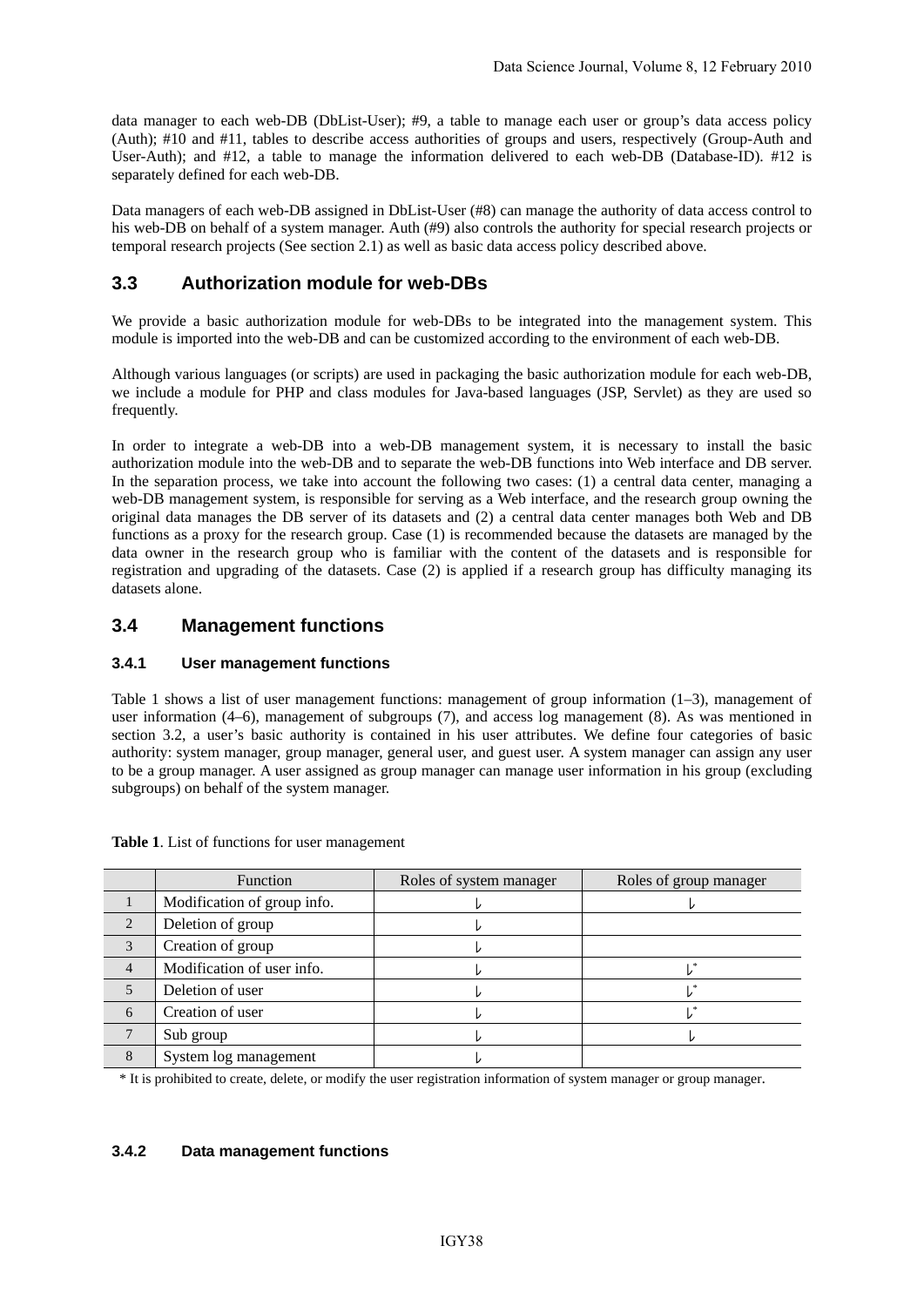Table 2 shows a list of data management functions. DB master (1) registers the attributes of the web-DBs in table #7 (DbList) such as the name of the web-DB, its explanation, and its URL.

Data management (2) assigns a web-DB data manager. Using this function, the data manager of each web-DB is registered in table #8 (DbList-User), and the user assigned as a data manager is entrusted with managing the access authority of his web-DB (See section 2.4). Both system manager and data manager are permitted to use functions from 3 to 7 in Table 2 in order to manage data access.

Authority master (3) manages table #9 (Auth), which defines groups' and users' basic access. This function is also used to define the special authority (project authority) defined in table #9 (Auth). Table 3 shows an example of the list of basic access authorities given by default when a web-DB is first put under the control of a web-DB management system. As shown in Table 3, authority levels 01–04 and 09 are used for basic access authority by default, but the definition of the authority levels can be customized for every web-DB. In the case of the definition of special authority (project authority), authority levels from AA through ZZ are used so that 676 types of special authorities may be defined for each web-DB.

Group authority (4) and user authority (5) are used for giving data access authority to groups and users, respectively. Group and user definitions are registered in table #10 (Group-Auth) and #11 (User-Auth), respectively. The definition of User-Auth takes precedence over Group-Auth. For a user whose data access authority is not defined in table #11 (User-Auth), data access authority is given by the group authority #10 (Group-Auth) of his research group. For a user who is not defined by user authority or group authority, a default access authority (currently defined as authority level 04) is adopted.

Individual DB management functions are used by a unit of datasets to apply data access control in a web-DB. Table 4 shows an example of individual DB management. In the table, "obsXXXX" is a unit of datasets that can independently define data access policies. In this case, for example, the dataset "obs1989" is accessible by all users including guest users, while the dataset "obs1990" is accessible only by users whose access level is higher than level 04 (other than guest users) or users who have special authority (project authority) from AK. Likewise, "obs1991" is accessible only by users whose access level is higher than level 02 (the owner and collaborating researchers) or authorities of AK or CE.

DB list survey (7) browses information on the web-DB necessary for management.

|                        | Function                 | Roles of system manager | Roles of data manager |  |
|------------------------|--------------------------|-------------------------|-----------------------|--|
|                        | DB master                |                         |                       |  |
| $\mathcal{D}_{\alpha}$ | Data management          |                         |                       |  |
| 3                      | Authority master         |                         |                       |  |
| $\overline{4}$         | Group authority          |                         |                       |  |
|                        | User authority           |                         |                       |  |
| 6                      | Individual DB management |                         |                       |  |
|                        | DB list survey           |                         |                       |  |

**Table 2**. List of functions for data management

**Table 3**. Basic access authorities

| Authority level | Name           | Available data | Meaning                          |
|-----------------|----------------|----------------|----------------------------------|
| 01              | Basic level 01 | All data       | System manager                   |
| 02              | Basic level 02 | Part of data   | Data manager and co-investigator |
| 03              | Basic level 03 | Part of data   | Collaborator                     |
| 04              | Basic level 04 | Part of data   | General user (Default)           |
| 09              | Basic level 09 | Part of data   | Guest user                       |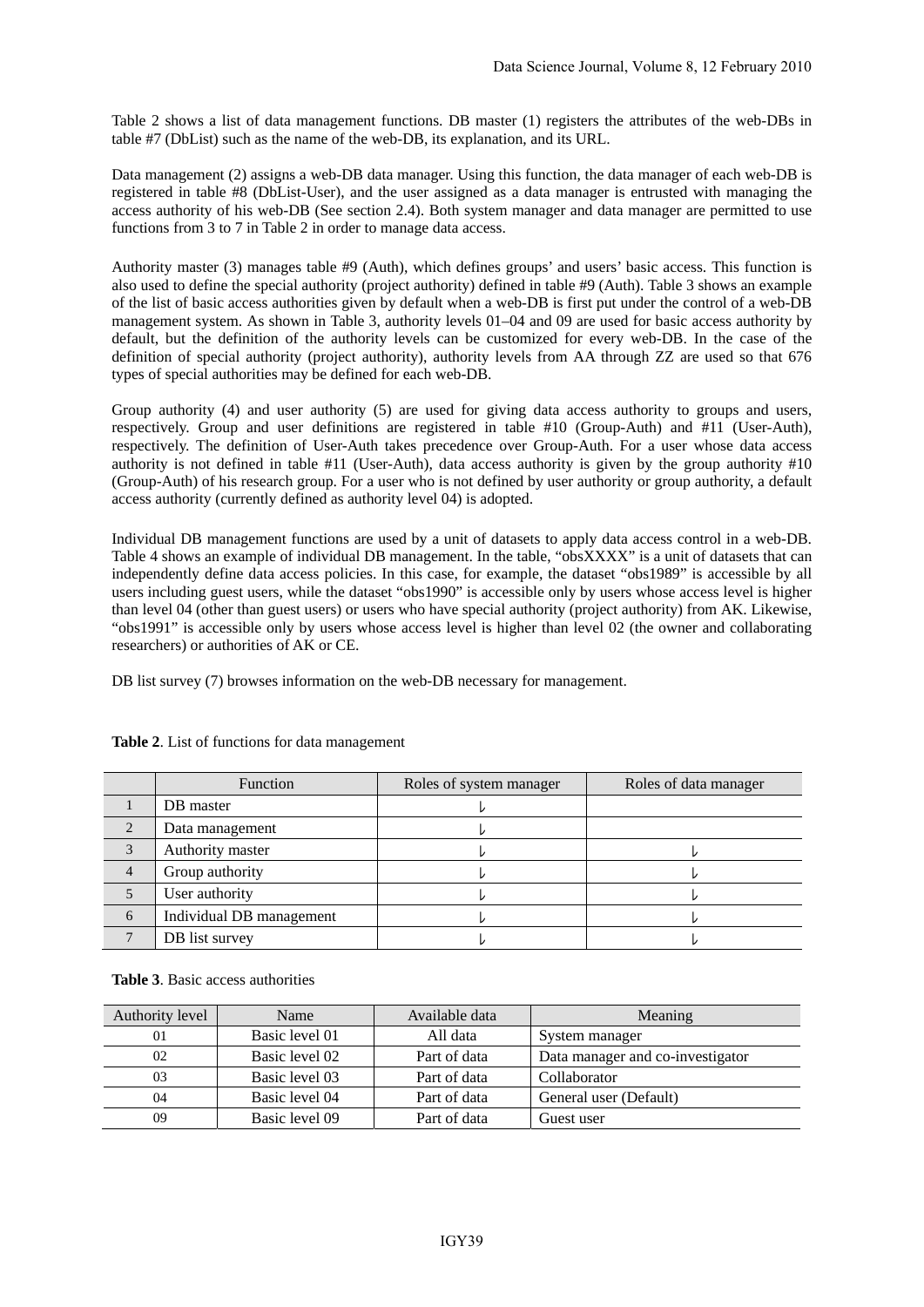| Unit of datasets | Authority level | Project1               | Project2  | Project3 |
|------------------|-----------------|------------------------|-----------|----------|
| obs1989          | 09              | AK                     |           |          |
| obs1990          | 04              | AK                     |           |          |
| obs1991          | 02              | AK                     | <b>CE</b> |          |
| obs1992          | 02              | AK                     |           |          |
| obs1993          | 02              | AK                     |           |          |
| obs1993          | 02              | AK                     |           |          |
| obs1994          | 02              | AK                     |           |          |
| obs1995          | 02              | AK                     |           |          |
| obs1996          | 02              | AK                     |           |          |
| obs1997          | 02              | AK                     |           |          |
| obs1998          | 02              | AK                     |           |          |
| obs1999          | 02              | AK                     |           |          |
| obs2000          | 02              | AK                     |           |          |
| obs2001          | 02              | $\mathbf{A}\mathbf{K}$ |           |          |
| obs2002          | 02              | AK                     | CE        |          |

#### **Table 4**. An example of individual DB management

## **4 Demonstration**

### **4.1 Development environment**

In this section, we demonstrate an application of the proposed web-DB management system constructed for the "Global Environment Database System," in which digital data on global environment measurements and observations accumulated in our university. The configurations of the developed system are described as follows:

- Hardware: We adopted a rack-mountable server that implemented a CPU of Intel Xeon with 3.40 GHz and RAM of 2 GB.
- z Software: We adopted a Linux operation system (OS) in which Apache and PostgreSQL were installed as web server and DBMS, respectively. The PHP language was used for management system development.

### **4.2 Integration of web-DB into the web-DB management system**

We constructed a web-DB management system and integrated several new and existing web-DBs in our university for demonstration. Figure 6 shows snapshots of web interface pages of the developed management system. Each snapshot corresponds to the process shown in Figure 3.



**Figure 6.** Snapshots of the developed web-DB management system (https://wwwdb01.db.kanazawa-u.ac.jp/DB-E/pub/db/)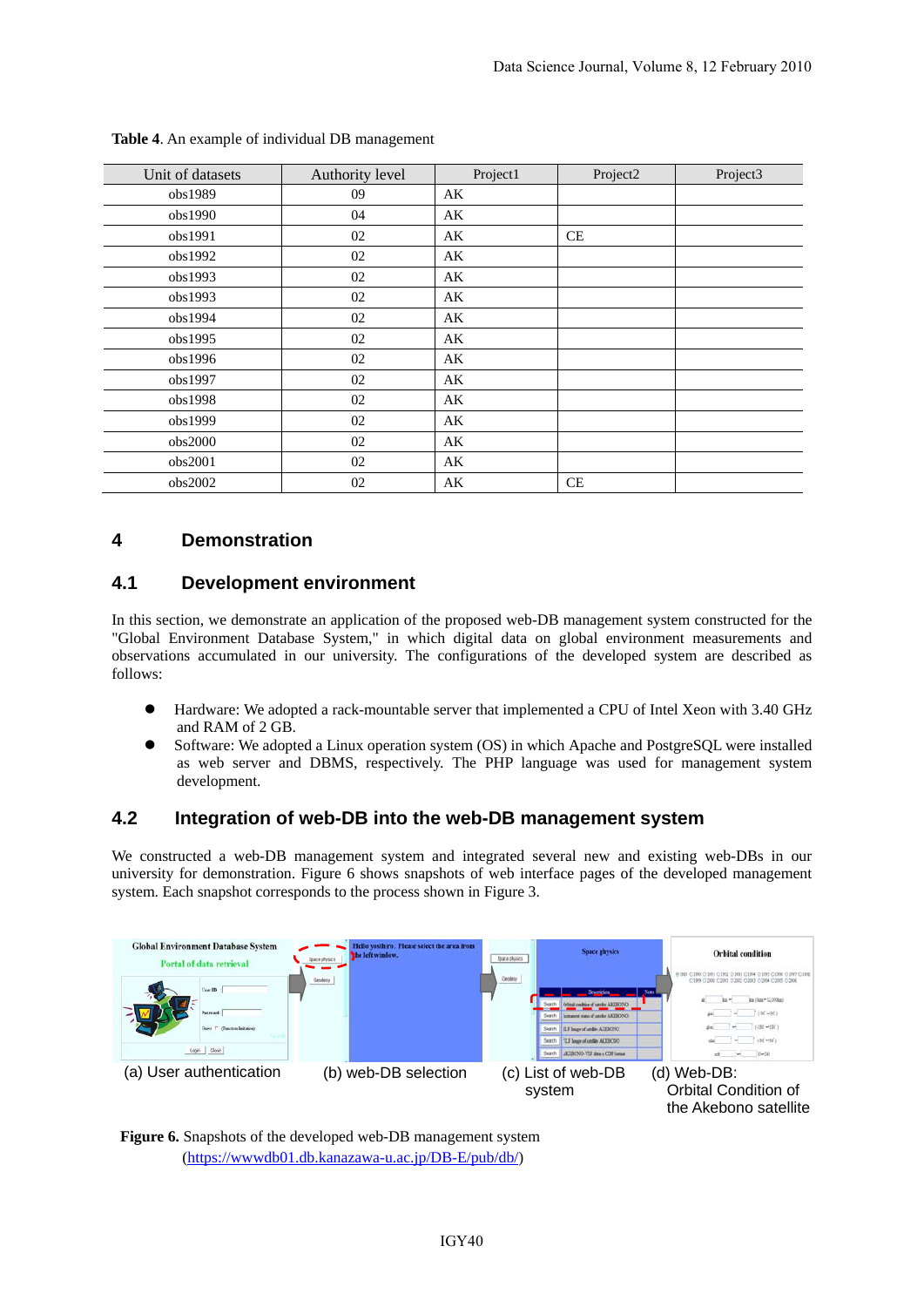In the demonstration, we integrated six kinds of web-DBs in two academic fields, space physics and geodesy, under the control of the web-DB management system. A list of the web-DBs is shown in Table 5. In order to demonstrate how varieties of web-DB are appropriately integrated under one management system, we purposely made a situation where each web-DB has a different user interface in its search and data distribution functions and is designed with a different language (or script) and connection method to its DB. Detailed differences in user interface are described as follows:

- Table 5: 1, 2, and 6 Search results are given directly by responding to a query to the DB in which datasets are stored.
- z Table 5: 3 and 4 A meta-DB that manages meta-data of image datasets (.png) is searched first, and images corresponding to search results are displayed. In the process, a requested image dataset is transferred to the Web server via the data server using rsync over ssh.
- Table 5: 5 A meta-DB is searched first. The corresponding datasets are described in Common Data Format (CDF), and the search results are shown through an additional process of drawing, displaying, and downloading the corresponding CDF files onto the Web server. We adopted XML/Web Service (SOAP over http) for communication between DB and Web servers.

The integration of each web-DB under the control of the web-DB management system was performed as follows:

- a. Define a policy of access restriction to each web-DB (See section 2.3).
- b. Construct/reconstruct the web-DB.
	- In case of an existing web-DB: reconstruct the web-DB in advance if it is necessary to optimize DB-tables and processing script.
	- In case of a new web-DB: design and package the system according to the access restriction policy.
- c. Customize the authorization module
- d. Input information on access restrictions (according to the defined access policy) from the management function of the web-DB management system.
- e. Operation test

| DB-ID     | Contents                                                                         | Field            | Lang./ $DB$                       | Method of<br>connection                      | Access restrictions                                                                 | Volume of<br>data                 |
|-----------|----------------------------------------------------------------------------------|------------------|-----------------------------------|----------------------------------------------|-------------------------------------------------------------------------------------|-----------------------------------|
| 1 ake-obt | Orbital condition of<br>the Akebono satellite                                    | Space<br>physics | <b>PHP</b><br>PostgreSQL          | Port forwarding<br>by ssh                    | open/close/conditional:<br>access control is given by a<br>unit of observation year | $\sim$ 18 million<br>records      |
| 2 ake-obs | Instrument status of<br>the Akebono satellite                                    | Space<br>physics | PHP<br>PostgreSQL                 | Port forwarding<br>by ssh                    | open/close/conditional:<br>access control is given by<br>a unit of observation year | $\sim 1000$ million<br>records    |
|           | <b>ELF</b> spectrogram<br>3 ake_elf_image   measured by the<br>Akebono satellite | Space<br>physics | <b>PHP</b><br>PostgreSQL          | Port forwarding<br>by ssh,<br>rsync over ssh | open/close                                                                          | $\sim 120,000$<br>image files     |
|           | VLF spectrogram<br>4 ake_vlf_image measured by the<br>Akebono satellite          | Space<br>physics | <b>PHP</b><br>PostgreSQL          | Port forwarding<br>by ssh,<br>rsync over ssh | open/close                                                                          | $\sim 120,000$<br>image files     |
| 5 ake_cdf | VLF data measured by<br>the Akebono satellite<br>in CDF format                   | Space<br>physics | JSP, Java<br>PostgreSQL           | XML/Web<br>service(SORP<br>over http)        | open/close/conditional:<br>access control is given by<br>sub-instrument             | $\sim 24,000$<br><b>CDF</b> files |
| 6 Gravity | Gravity anomaly<br>of the Japanese Islands                                       | Geodesy          | <b>PHP</b><br>PostgreSQL:5432port | PostgreSQL                                   | open/close/restrictions on<br>data download                                         | $\sim 550,000$<br>records         |

#### **Table 5.** Summary of each web-DB

## **4.3 An example of user interface**

Figures 7 and 8 are examples of snapshots of the web interface of a web-DB after authentication by the web-DB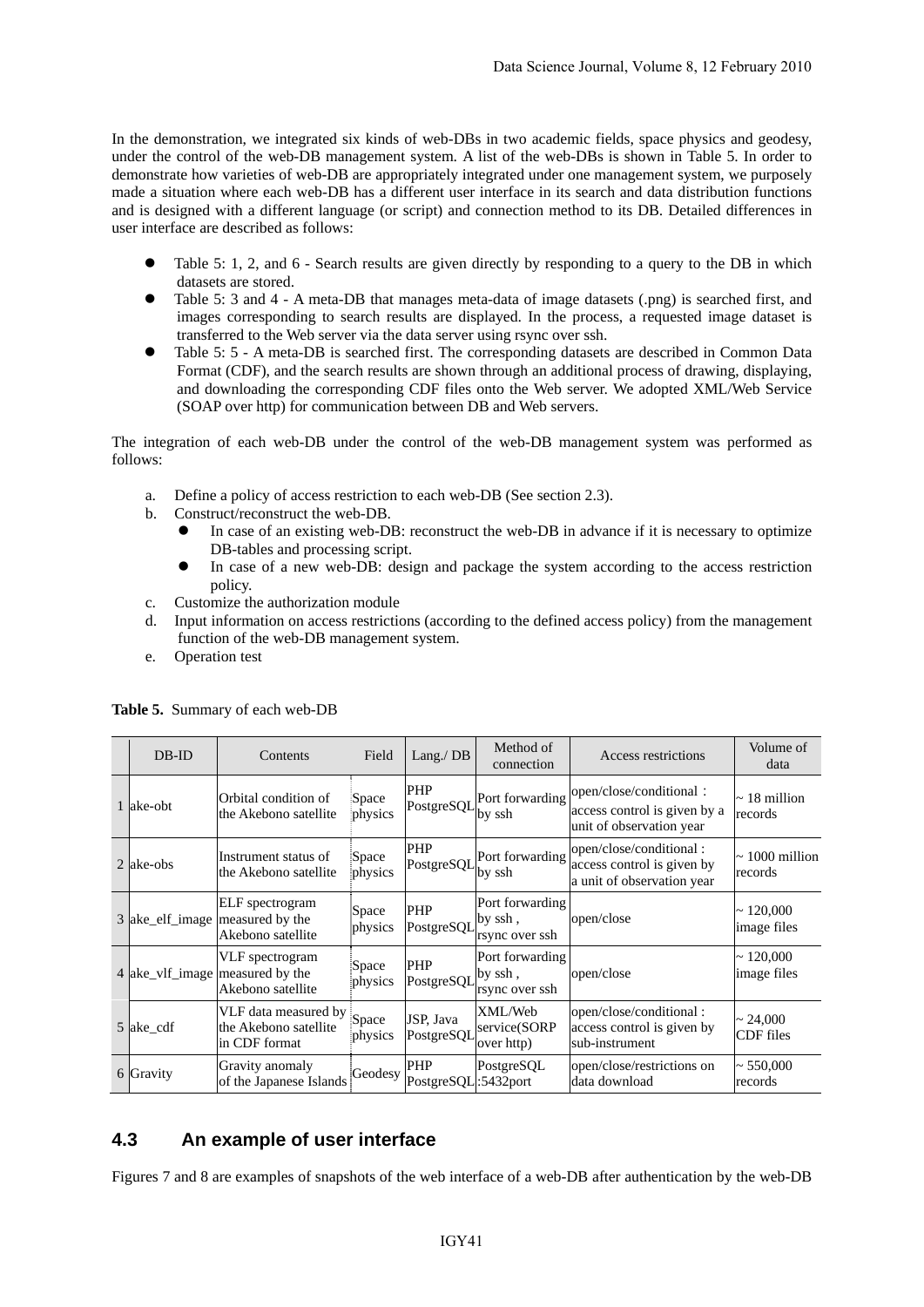management system.

Figure 7 contains snapshots of three types of query interface of the instrument status database of the Akebono satellite (DB-ID #2 in Table 5). We defined a data access policy by a unit of an observation year on this web-DB (See Table 4). Under the control of the web-DB management system, units of datasets are accessible by a user who has basic or special project authority. Panel (1) illustrates when a data owner or a co-investigator accesses the web-DB (basic level 02 in Table 3). Panel (2) is a web interface for a user who is given special authority (project authority), and panel (3) is that of a guest user (basic level 09 in Table 3).

Figure 8 contains snapshots of a DB selection page for the Akebono VLF database (DB-ID #5 in Table 5). We defined a data access policy by a unit of a subsystem of instruments for this web-DB. Panel (1) illustrates a data owner or a collaborating researcher accessing the web-DB (basic level 02 in Table 3). The data division displayed uses a controlled method similar to that of Figure 7. Panel (2) is the web interface for a cooperating researcher (basic level 03), and panel (3) is that for a general user (basic level 04). This web-DB does not give access authority to a guest user (panel (4)).



**Figure 7.** Restriction examples by a unit of observation year



**Figure 8**. Restriction examples by a unit of observation equipment